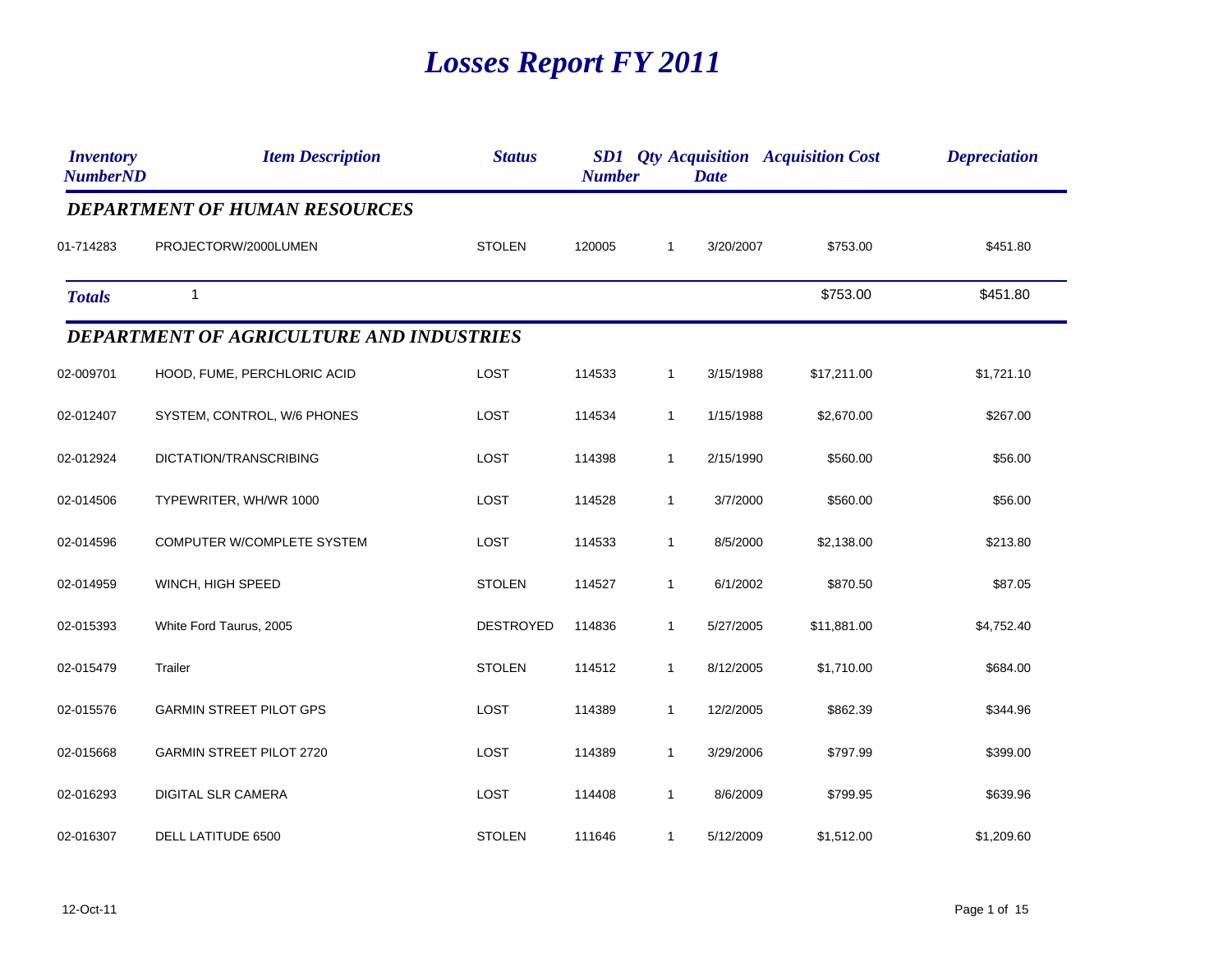| <b>Inventory</b><br><b>NumberND</b> | <b>Item Description</b>            | <b>Status</b>    | SD1<br><b>Number</b> |              | <b>Date</b> | <b>Qty Acquisition Acquisition Cost</b> | <b>Depreciation</b> |
|-------------------------------------|------------------------------------|------------------|----------------------|--------------|-------------|-----------------------------------------|---------------------|
| 02-016308                           | DELL DESKTOP COMPUTER              | <b>STOLEN</b>    | 111646               | $\mathbf{1}$ | 8/25/2009   | \$1,512.00                              | \$1,209.60          |
| 02-016309                           | DELL LATITUDE 6500                 | <b>STOLEN</b>    | 111646               | $\mathbf{1}$ | 5/12/2009   | \$1,512.00                              | \$1,209.60          |
| <b>Totals</b>                       | 14                                 |                  |                      |              |             | \$44,596.83                             | \$12,850.06         |
| <b>ABC BOARD</b>                    |                                    |                  |                      |              |             |                                         |                     |
| 03-011019                           | SIG 232 .380 CAL                   | <b>STOLEN</b>    | 111134               | $\mathbf{1}$ | 9/29/2009   | \$494.00                                | \$395.20            |
| 03-035032                           | DELL DIMENSION 4500                | <b>LOST</b>      | 111147               | $\mathbf{1}$ | 9/28/2002   | \$1,206.00                              | \$120.60            |
| 03-035537                           | LAPTOP HP COMPAQ NX9010            | LOST             | 111147               | $\mathbf{1}$ | 8/28/2004   | \$1,548.00                              | \$464.40            |
| 03-035741                           | LAPTOP HP COMPAQ NX9010            | LOST             | 111147               | $\mathbf{1}$ | 9/28/2004   | \$1,798.00                              | \$539.40            |
| <b>Totals</b>                       | 4                                  |                  |                      |              |             | \$5,046.00                              | \$1,519.60          |
|                                     | <b>ALABAMA FORESTRY COMMISSSON</b> |                  |                      |              |             |                                         |                     |
| 04-000674                           | PLOW, FIRE SUPPRESSION             | <b>STOLEN</b>    | 111927               | $\mathbf{1}$ | 1/1/1963    | \$592.43                                | \$59.24             |
| 04-092060                           | PUMP UNIT, WATER, FIRE             | <b>STOLEN</b>    | 111927               | $\mathbf{1}$ | 8/1/1988    | \$575.00                                | \$57.50             |
| 04-092252                           | PUMP UNIT, WATER, FIRE             | <b>STOLEN</b>    | 111927               | $\mathbf{1}$ | 9/1/1988    | \$3,694.60                              | \$369.46            |
| 04-100469                           | ALL TERRAIN VEHICLE (ATV)          | DESTROYED        | 112439               | 1            | 7/17/2006   | \$9,978.00                              | \$4,989.00          |
| 04-101026                           | Station, Relay Repeater            | <b>DESTROYED</b> | 112883               | $\mathbf{1}$ | 11/1/2007   | \$3,396.75                              | \$2,038.05          |
| 04-101711                           | TOOL SET W/BOX, AUTOMOTIVE         | <b>STOLEN</b>    | 114906               | $\mathbf{1}$ | 7/9/2009    | \$974.72                                | \$779.78            |
| <b>Totals</b>                       | 6                                  |                  |                      |              |             | \$19,211.50                             | \$8,293.03          |
|                                     | <b>ATTORNEY GENERAL'S OFFICE</b>   |                  |                      |              |             |                                         |                     |
| 06-004301                           | SHOTGUN, 12 GAUGE, WINCHESTER      | <b>STOLEN</b>    | 112181               | $\mathbf{1}$ | 4/15/1989   | \$175.00                                | \$17.50             |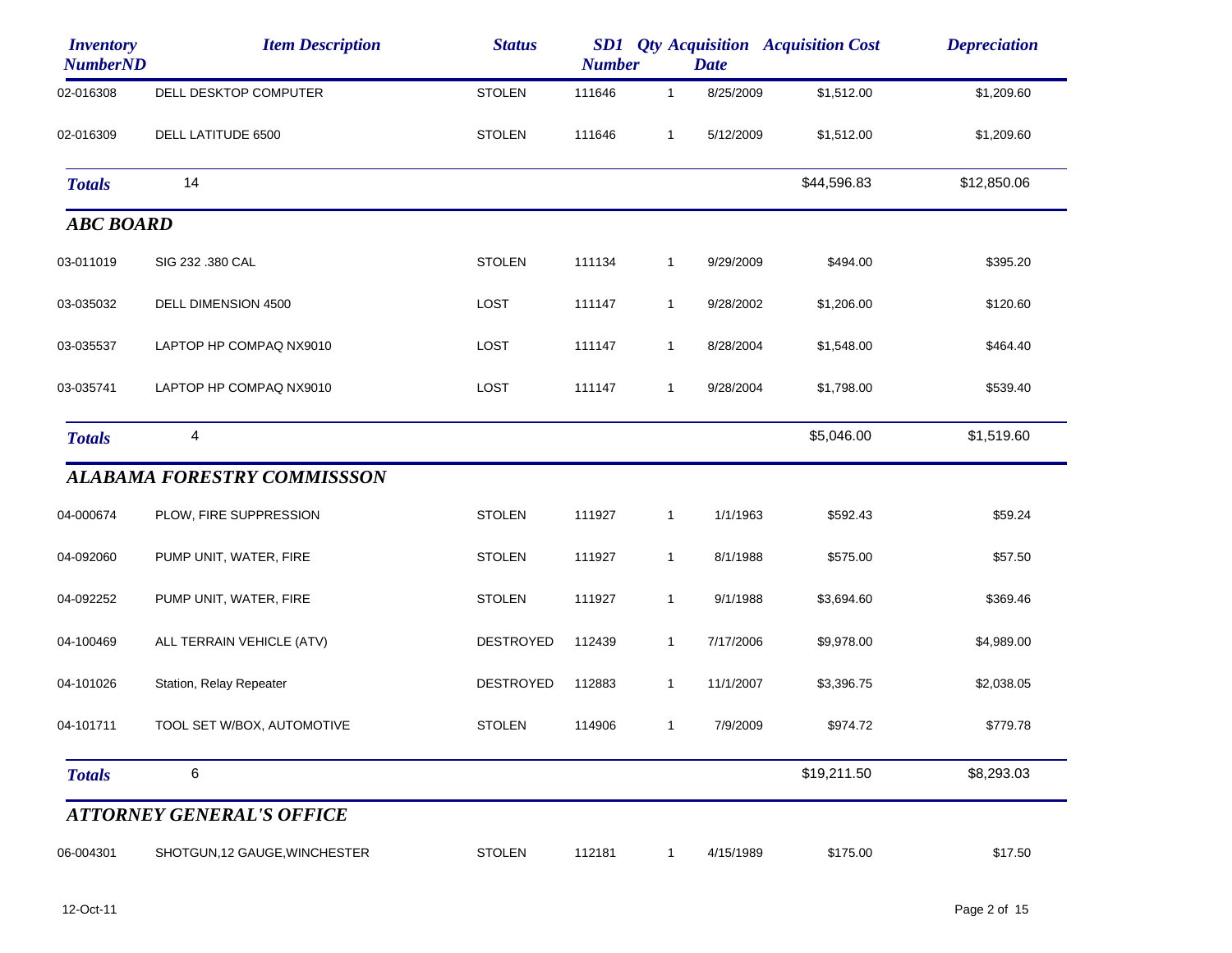| <b>Inventory</b><br><b>NumberND</b> | <b>Item Description</b>                      | <b>Status</b>    | <b>Number</b> |              | <b>Date</b> | <b>SD1</b> Qty Acquisition Acquisition Cost | <b>Depreciation</b> |
|-------------------------------------|----------------------------------------------|------------------|---------------|--------------|-------------|---------------------------------------------|---------------------|
| 06-004921                           | 9MM, AUTOMATIC, SIG                          | <b>STOLEN</b>    | 112181        | $\mathbf{1}$ | 11/15/1992  | \$473.00                                    | \$47.30             |
| 06-015574                           | 2004 FORD CROWN VIC, BLACK                   | <b>STOLEN</b>    | 112181        | $\mathbf{1}$ | 11/9/2009   | \$9,300.00                                  | \$7,440.00          |
| <b>Totals</b>                       | 3                                            |                  |               |              |             | \$9,948.00                                  | \$7,504.80          |
|                                     | <b>DEPARTMENT OF CONSERVATION</b>            |                  |               |              |             |                                             |                     |
| 11-026901                           | TRAVEL TRAILER FRONTIER 2006 (18 Month Rule) | <b>DESTROYED</b> | 113168        | $\mathbf{1}$ | 11/14/2007  | \$18,500.00                                 | \$11,100.00         |
| 11-027769                           | RIFLE, COLT, M161A 5.56mm                    | <b>STOLEN</b>    | 111248        | $\mathbf{1}$ | 6/21/2010   | \$500.00                                    | \$450.00            |
| <b>Totals</b>                       | $\overline{c}$                               |                  |               |              |             | \$19,000.00                                 | \$11,550.00         |
|                                     | <b>DEPARTMENT OF CORRECTIONS</b>             |                  |               |              |             |                                             |                     |
| 12-026135                           | VAN, 8 PASS.                                 | <b>DESTROYED</b> | 112083        | $\mathbf{1}$ | 1/21/1998   | \$18,891.83                                 | \$1,889.18          |
| 12-032573                           | <b>TYPEWRITER</b>                            | LOST             | 112084        | $\mathbf{1}$ | 11/14/1988  | \$975.00                                    | \$97.50             |
| 12-049289                           | CAMERA CAMCORDER                             | LOST             | 112623        | $\mathbf{1}$ | 1/28/1991   | \$1,145.00                                  | \$114.50            |
| 12-058595                           | <b>RADIO MOBILE</b>                          | LOST             | 112084        | $\mathbf{1}$ | 10/6/1997   | \$871.20                                    | \$87.12             |
| 12-059552                           | <b>RADIO MOBILE</b>                          | LOST             | 112084        | $\mathbf{1}$ | 10/10/1997  | \$871.20                                    | \$87.12             |
| 12-065848                           | <b>OXIMETER PULSE</b>                        | LOST             | 112623        | 1            | 6/20/2005   | \$578.00                                    | \$231.20            |
| 12-070056                           | <b>RADIO MOBILE</b>                          | LOST             | 112084        | $\mathbf{1}$ | 8/7/2000    | \$562.50                                    | \$56.25             |
| 12-090064                           | PISTOL 40 CALIBER SEMI-AUTOMATIC             | <b>STOLEN</b>    | 110173        | $\mathbf{1}$ | 9/11/2008   | \$357.00                                    | \$249.90            |
| <b>Totals</b>                       | 8                                            |                  |               |              |             | \$24,251.73                                 | \$2,812.77          |
|                                     | <b>DEPARTMENT OF EDUCATION</b>               |                  |               |              |             |                                             |                     |
| 15-057174                           | CPU.Laptop.Latitude D820.Dell                | LOST             | 110145        | $\mathbf{1}$ | 2/20/2007   | \$1,551.03                                  | \$930.62            |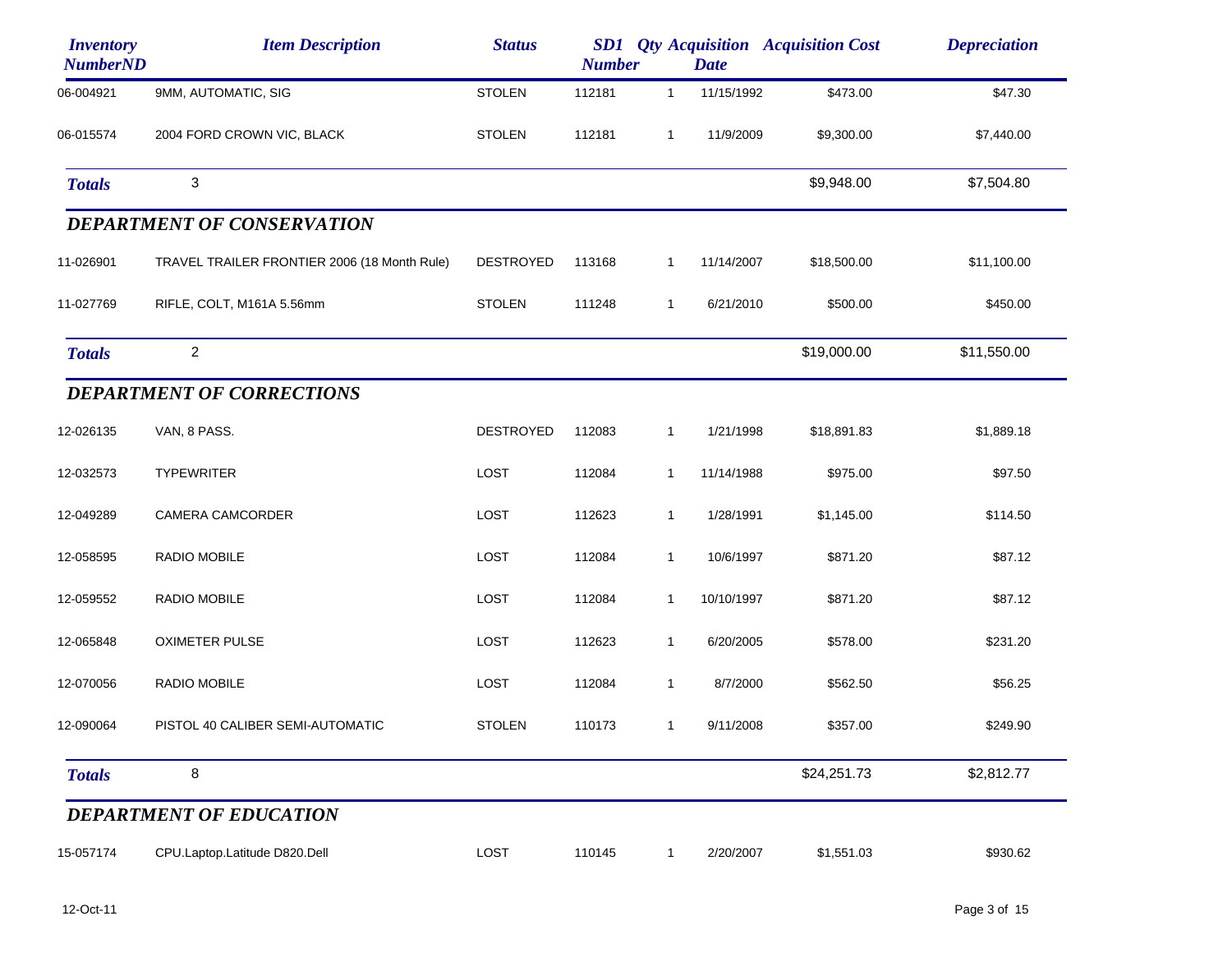| <b>Inventory</b><br><b>NumberND</b> | <b>Item Description</b>            | <b>Status</b>    | <b>Number</b> |              | <b>Date</b> | <b>SD1</b> Qty Acquisition Acquisition Cost | <b>Depreciation</b> |
|-------------------------------------|------------------------------------|------------------|---------------|--------------|-------------|---------------------------------------------|---------------------|
| <b>Totals</b>                       | $\mathbf{1}$                       |                  |               |              |             | \$1,551.03                                  | \$930.62            |
|                                     | <b>DEPARTMENT OF PUBLIC HEALTH</b> |                  |               |              |             |                                             |                     |
| 23-062989                           | CART MASTER DOLLY (HANDTRUCK)      | <b>STOLEN</b>    | 113843        | $\mathbf{1}$ | 5/21/1997   | \$668.00                                    | \$66.80             |
| 23-067576                           | TRUCK, PICKUP                      | <b>DESTROYED</b> | 112790        | $\mathbf{1}$ | 3/15/2001   | \$14,239.00                                 | \$1,423.90          |
| 23-068504                           | RADIATION MONITOR KIT W/ION CH     | <b>STOLEN</b>    | 111165        | $\mathbf{1}$ | 8/17/2001   | \$8,563.18                                  | \$856.32            |
| 23-074785                           | Satellite Receiver                 | <b>STOLEN</b>    | 112223        | $\mathbf{1}$ | 8/4/2004    | \$2,317.44                                  | \$695.23            |
| 23-076217                           | Projector                          | <b>STOLEN</b>    | 113740        | $\mathbf{1}$ | 6/1/2005    | \$1,584.66                                  | \$633.86            |
| 23-076386                           | Trailer, Enclosed, 2 door          | <b>DESTROYED</b> | 113893        | $\mathbf{1}$ | 9/20/2005   | \$2,994.00                                  | \$1,197.60          |
| 23-076403                           | Trailer, Enclosed, 1 door          | <b>DESTROYED</b> | 113893        | $\mathbf{1}$ | 9/20/2005   | \$2,833.00                                  | \$1,133.20          |
| 23-076673                           | Generator, Heavy Duty              | <b>DESTROYED</b> | 113894        | $\mathbf{1}$ | 9/21/2005   | \$1,388.00                                  | \$555.20            |
| 23-076674                           | Generator, Heavy Duty              | <b>DESTROYED</b> | 113894        | $\mathbf{1}$ | 9/21/2005   | \$1,388.00                                  | \$555.20            |
| 23-076675                           | Generator, Heavy Duty              | <b>DESTROYED</b> | 113894        | $\mathbf{1}$ | 9/21/2005   | \$1,388.00                                  | \$555.20            |
| 23-076676                           | Generator, Heavy Duty              | <b>DESTROYED</b> | 113894        | $\mathbf{1}$ | 9/21/2005   | \$1,388.00                                  | \$555.20            |
| 23-078183                           | Laptop                             | <b>STOLEN</b>    | 112023        | $\mathbf{1}$ | 8/10/2006   | \$1,508.00                                  | \$754.00            |
| 23-087553                           | Laptop                             | <b>STOLEN</b>    | 110943        | $\mathbf{1}$ | 9/8/2010    | \$933.00                                    | \$839.70            |
| 23-088337                           | TELEVISION/DVD                     | <b>STOLEN</b>    | 112223        | $\mathbf{1}$ | 10/21/2010  | \$673.00                                    | \$605.70            |
| 23-088338                           | Television                         | <b>STOLEN</b>    | 112223        | $\mathbf{1}$ | 10/21/2010  | \$1,208.00                                  | \$1,087.20          |
| <b>Totals</b>                       | 15                                 |                  |               |              |             | \$43,073.28                                 | \$11,514.31         |

## *DEPARTMENT OF TRANSPORTATION*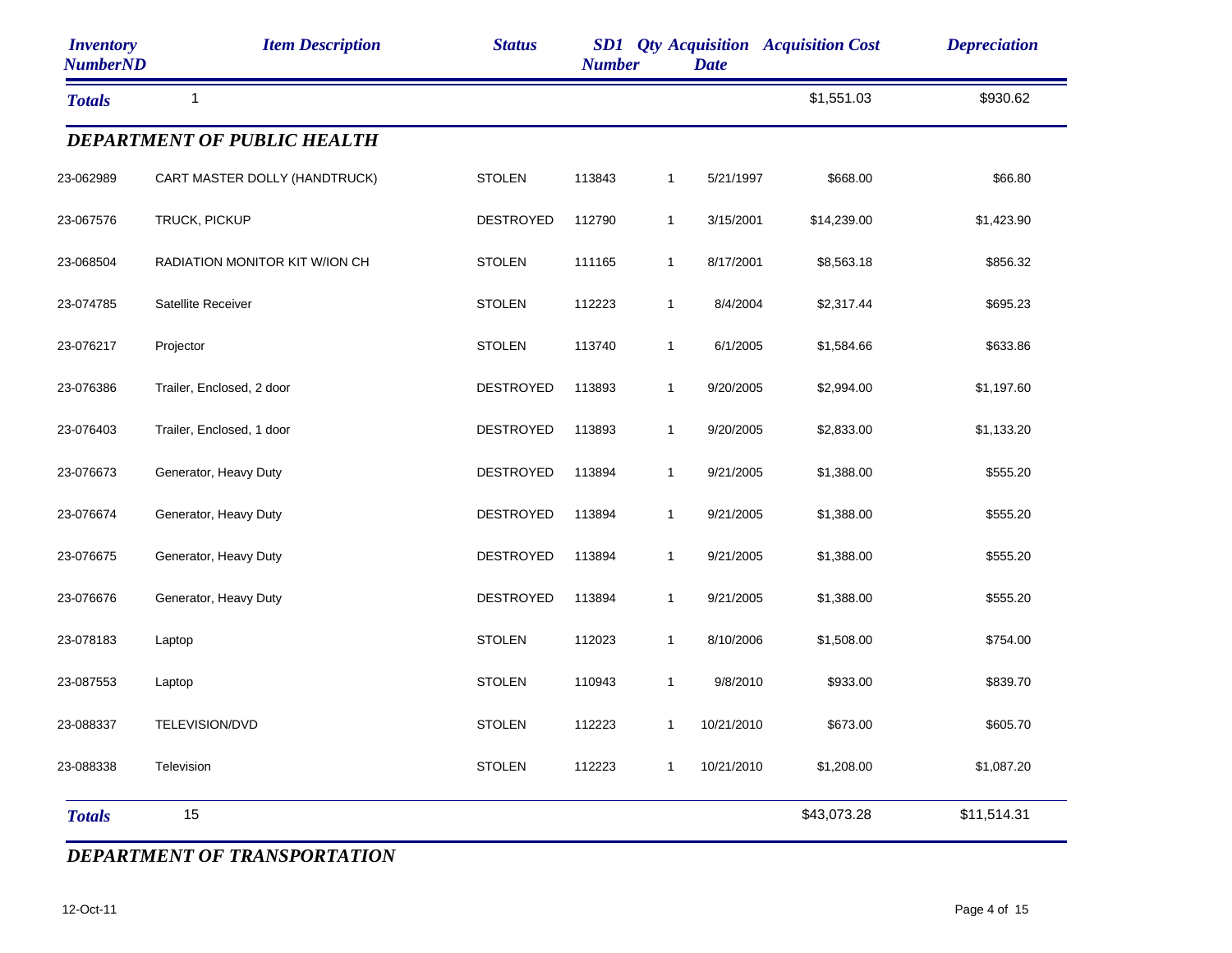| <i><b>Inventory</b></i><br><b>NumberND</b> | <b>Item Description</b>                    | <b>Status</b>    | <b>Number</b> |              | <b>Date</b> | <b>SD1</b> Qty Acquisition Acquisition Cost | <b>Depreciation</b> |
|--------------------------------------------|--------------------------------------------|------------------|---------------|--------------|-------------|---------------------------------------------|---------------------|
| HD-079085                                  | COMPUTER, LAPTOP                           | <b>STOLEN</b>    | AM11192       | $\mathbf 1$  | 9/30/2005   | \$2,395.12                                  | \$958.05            |
| SG-055527                                  | ADAPTER, AC                                | <b>STOLEN</b>    | AM11193       | $\mathbf{1}$ | 9/4/1997    | \$527.00                                    | \$52.70             |
| SG-070248                                  | SAW, CONCRETE                              | <b>STOLEN</b>    | AM11187       | $\mathbf{1}$ | 8/21/2006   | \$829.00                                    | \$414.50            |
| <b>Totals</b>                              | 3                                          |                  |               |              |             | \$3,751.12                                  | \$1,425.25          |
|                                            | <b>DEPARTMENT OF INDUSTRIAL RELATIONS</b>  |                  |               |              |             |                                             |                     |
| 25-051259                                  | MICROCOMPUTER GATEWAY E3200-350            | LOST             | 113705        | 1            | 11/18/1998  | \$1,479.00                                  | \$147.90            |
| 25-056055                                  | PERSONAL COMPUTER                          | LOST             | 114217        | 1            | 5/28/2004   | \$831.58                                    | \$249.47            |
| <b>Totals</b>                              | $\overline{c}$                             |                  |               |              |             | \$2,310.58                                  | \$397.37            |
|                                            | <b>BOARD OF PARDONS AND PAROLES</b>        |                  |               |              |             |                                             |                     |
| 31-010514                                  | LAPTOP, DELL D820                          | <b>STLEN</b>     | 114971        | 1            | 7/24/2006   | \$1,551.03                                  | \$775.52            |
| 31-011157                                  | <b>BULLETPROOF VEST WITH SHELL</b>         | <b>STOLEN</b>    | 112686        | 1            | 9/22/2008   | \$500.00                                    | \$350.00            |
| 31-011679                                  | GLOCK 22 40 CALIBER SEMI-AUTOMATIC PISTOL  | <b>DESTROYED</b> | 113166        | 1            | 1/25/2010   | \$357.00                                    | \$321.30            |
| 31-012005                                  | GLOCK 23 40 CALIBER SEMI-AUTOMATIC PISTOL  | <b>STOLEN</b>    | 114991        | $\mathbf{1}$ | 3/9/2010    | \$357.00                                    | \$321.30            |
| <b>Totals</b>                              | 4                                          |                  |               |              |             | \$2,765.03                                  | \$1,768.12          |
|                                            | <b>ALABAMA DEPARTMENT OF PUBLIC SAFETY</b> |                  |               |              |             |                                             |                     |
| 35-062046                                  | RADIO PORTABLE 800 MHZ M/A-COM             | LOST             | 111791        | $\mathbf{1}$ | 11/21/2005  | \$1,494.80                                  | \$597.92            |
| 35-066777                                  | PISTOL S/A .40 CAL GLOCK 22"               | <b>STOLEN</b>    | 114882        | 1            | 1/12/2006   | \$421.00                                    | \$210.50            |
| 35-071532                                  | CPU LAPTOP PANASONIC TOUGHBOOK             | <b>DESTROYED</b> | 112474        | 1            | 5/24/2007   | \$3,683.00                                  | \$2,209.80          |
| 35-072230                                  | CPU LAPTOP PANASONIC TOUGHBOOK             | <b>STOLEN</b>    | 114194        | $\mathbf{1}$ | 9/18/2007   | \$3,683.00                                  | \$2,209.80          |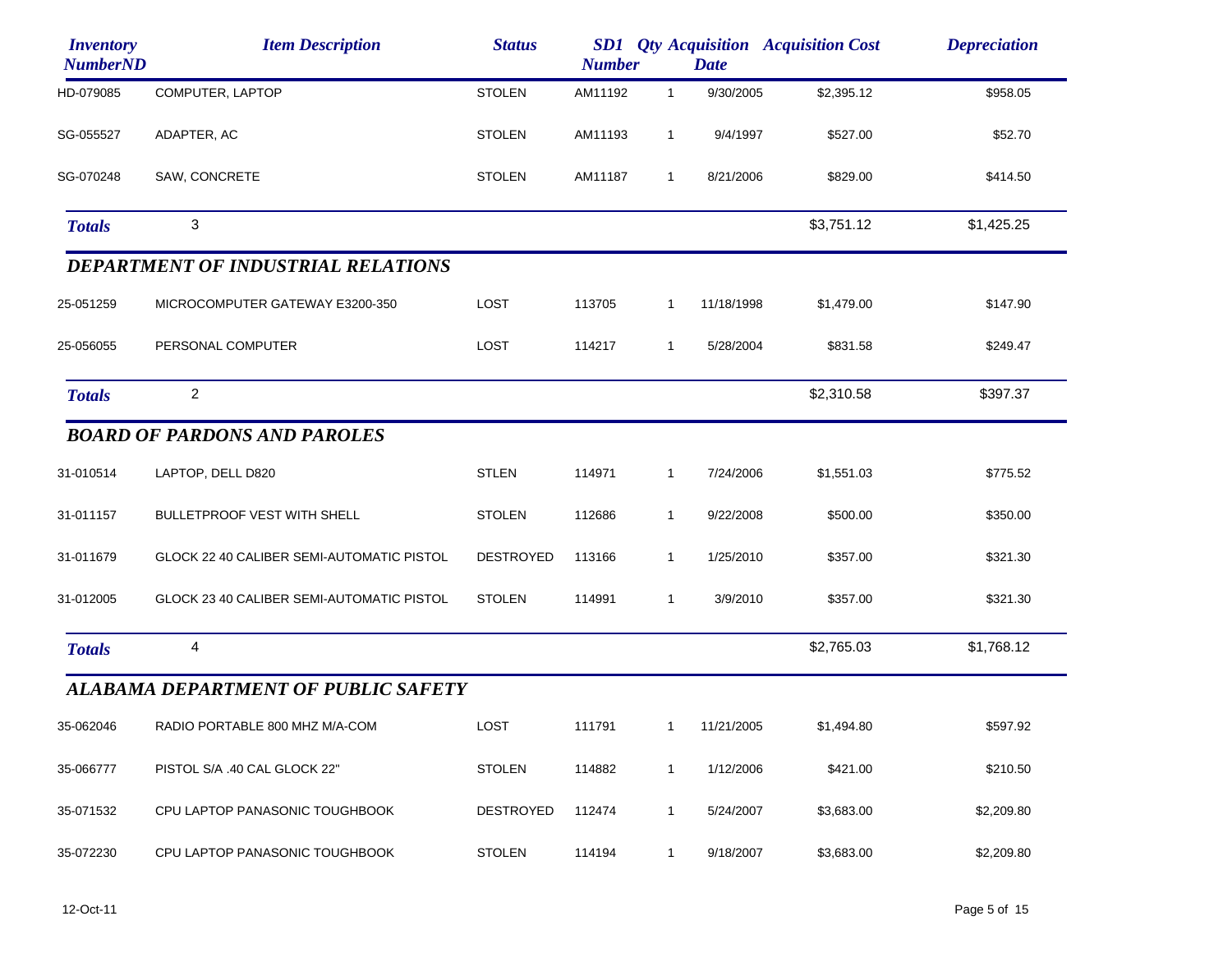| <b>Inventory</b><br><b>NumberND</b> | <b>Item Description</b>                | <b>Status</b>    | <b>Number</b> |              | <b>Date</b> | <b>SD1</b> Qty Acquisition Acquisition Cost | <b>Depreciation</b> |
|-------------------------------------|----------------------------------------|------------------|---------------|--------------|-------------|---------------------------------------------|---------------------|
| <b>Totals</b>                       | 4                                      |                  |               |              |             | \$9,281.80                                  | \$5,228.02          |
|                                     | <b>DEPARTMENT OF VETERAN'S AFFAIRS</b> |                  |               |              |             |                                             |                     |
| 45-005391                           | 4 DOOR SEDAN                           | <b>DESTROYED</b> | 110083        | $\mathbf{1}$ | 11/10/2004  | \$19,500.00                                 | \$5,850.00          |
| <b>Totals</b>                       | $\mathbf{1}$                           |                  |               |              |             | \$19,500.00                                 | \$5,850.00          |
|                                     | <b>ALABAMA STATE DOCKS AUTHORITY</b>   |                  |               |              |             |                                             |                     |
| 47-010205                           | CHAIR, HICKORY EXEC. BROWN LEATH       | LOST             | 114936        | $\mathbf 1$  | 4/1/1993    | \$739.00                                    | \$73.90             |
| 47-032007                           | RADIO GP350 VHF 1/5WT 16CH 146         | LOST             | 114936        | $\mathbf{1}$ | 3/25/2000   | \$681.00                                    | \$68.10             |
| 47-033069                           | AIR CONDITIONER                        | <b>DESTROYED</b> | 112656        | 1            | 6/11/2005   | \$1,139.90                                  | \$455.96            |
| 47-033236                           | <b>RADIO</b>                           | LOST             | 112657        | $\mathbf{1}$ | 1/30/2006   | \$661.00                                    | \$330.50            |
| 47-033392                           | <b>RADIO</b>                           | <b>STOLEN</b>    | 110281        | $\mathbf 1$  | 1/8/2007    | \$1,699.04                                  | \$1,019.42          |
| 47-033394                           | <b>RADIO</b>                           | LOST             | 114936        | $\mathbf{1}$ | 1/8/2007    | \$1,699.04                                  | \$1,019.42          |
| <b>Totals</b>                       | 6                                      |                  |               |              |             | \$6,618.98                                  | \$2,967.31          |
|                                     | <b>COURT OF CIVIL APPEALS</b>          |                  |               |              |             |                                             |                     |
| 51-000888                           | <b>LAPTOP</b>                          | <b>STOLEN</b>    | 112513        | $\mathbf{1}$ | 9/6/2005    | \$1,914.00                                  | \$765.60            |
| <b>Totals</b>                       | $\mathbf{1}$                           |                  |               |              |             | \$1,914.00                                  | \$765.60            |
|                                     | DEPARTMENT OF CONSERVATION             |                  |               |              |             |                                             |                     |
| 54-013665                           | SAFE 26X26 DIEBLD                      | <b>DESTROYED</b> | 113917        | $\mathbf{1}$ | 3/15/1973   | \$671.00                                    | \$67.10             |
| 54-024130                           | <b>COMPUTER LAPTOP</b>                 | <b>STOLEN</b>    | 110354        | 1            | 10/17/2000  | \$3,524.00                                  | \$352.40            |
| 54-024156                           | <b>COMPUTER</b>                        | <b>STOLEN</b>    | 110261        | $\mathbf{1}$ | 9/8/2000    | \$1,655.95                                  | \$165.60            |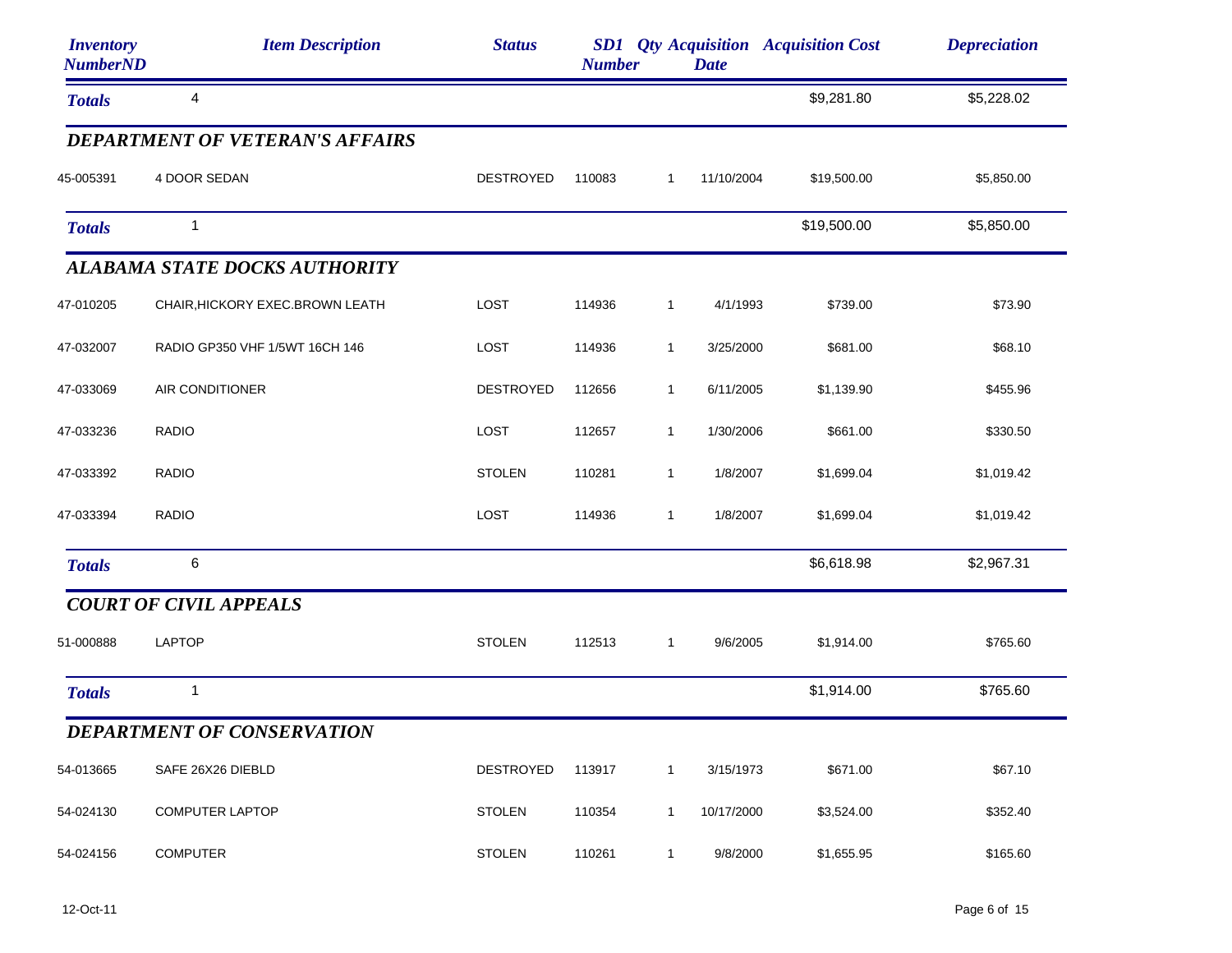| <i><b>Inventory</b></i><br><b>NumberND</b> | <b>Item Description</b>            | <b>Status</b>    | SD1<br><b>Qty Acquisition Acquisition Cost</b><br><b>Number</b><br><b>Date</b> |              |            |            | <b>Depreciation</b> |
|--------------------------------------------|------------------------------------|------------------|--------------------------------------------------------------------------------|--------------|------------|------------|---------------------|
| 54-024466                                  | CAMERA DIGITAL W/MEDIA CARD        | <b>LOST</b>      | 110177                                                                         | $\mathbf{1}$ | 7/18/2001  | \$528.99   | \$52.90             |
| 54-051766                                  | <b>CASH REGISTER</b>               | DESTROYED        | 113917                                                                         | 1            | 7/15/1983  | \$600.00   | \$60.00             |
| 54-051859                                  | RADIO MOBILE 16 CHANNEL            | <b>DESTROYED</b> | 113917                                                                         | 1            | 6/15/1990  | \$592.00   | \$59.20             |
| 54-051983                                  | COMPUTER OPTIPLEX 755 MINITOWER    | <b>DESTROYED</b> | 113917                                                                         | 1            | 7/29/2008  | \$639.00   | \$447.30            |
| 54-051984                                  | <b>SERVER COMPUTER</b>             | <b>DESTROYED</b> | 113917                                                                         | 1            | 12/12/2008 | \$9,056.00 | \$6,339.20          |
| 54-057126                                  | CANOE GRUMMAN ALUMINUM             | <b>DESTROYED</b> | 114479                                                                         | 1            | 6/15/1992  | \$560.00   | \$56.00             |
| 54-057127                                  | CANOE GRUMMAN ALUMINUM             | <b>DESTROYED</b> | 114479                                                                         | $\mathbf{1}$ | 6/15/1992  | \$560.00   | \$56.00             |
| 54-063984                                  | <b>CANOE FIBERGLASS</b>            | <b>STOLEN</b>    | 110178                                                                         | 1            | 10/9/2008  | \$845.20   | \$591.64            |
| 54-063989                                  | KAYAK 2-SEAT FIBERGLASS SIT ON TOP | <b>STOLEN</b>    | 110178                                                                         | 1            | 10/9/2008  | \$664.25   | \$464.98            |
| 54-065991                                  | COMPUTER LAPTOP 850MHZ PENTIUM     | <b>STOLEN</b>    | 110180                                                                         | 1            | 8/27/2001  | \$1,761.00 | \$176.10            |
| 54-066601                                  | GOLF CART GAS 4 CYCLE              | <b>DESTROYED</b> | 114479                                                                         | $\mathbf{1}$ | 12/7/2001  | \$2,557.22 | \$255.72            |
| 54-066604                                  | <b>GOLF CART GAS 4 CYCLE</b>       | <b>DESTROYED</b> | 114479                                                                         | 1            | 12/7/2001  | \$2,557.22 | \$255.72            |
| 54-066613                                  | GOLF CART GAS 4 CYCLE              | <b>DESTROYED</b> | 114479                                                                         | 1            | 12/7/2001  | \$2,557.22 | \$255.72            |
| 54-066619                                  | GOLF CART GAS 4 CYCLE              | <b>DESTROYED</b> | 114479                                                                         | 1            | 12/7/2001  | \$2,557.22 | \$255.72            |
| 54-066633                                  | <b>GOLF CART GAS 4 CYCLE</b>       | <b>DESTROYED</b> | 114479                                                                         | 1            | 12/7/2001  | \$2,557.22 | \$255.72            |
| 54-067535                                  | COMPUTER LAPTOP DELL 1200          | <b>DESTROYED</b> | 113917                                                                         | 1            | 9/18/2006  | \$650.00   | \$325.00            |
| 54-072906                                  | <b>GENERATOR KUBOTA A-5000</b>     | <b>STOLEN</b>    | 111706                                                                         | 1            | 9/15/1985  | \$1,200.00 | \$120.00            |
| 54-076513                                  | <b>TRIPLEX UNIT</b>                | <b>DESTROYED</b> | 114690                                                                         | 1            | 7/15/1981  | \$515.00   | \$51.50             |
| 54-076516                                  | TRIPLEX UNIT 293 A6 YOUNG          | <b>DESTROYED</b> | 114690                                                                         | 1            | 7/15/1981  | \$515.00   | \$51.50             |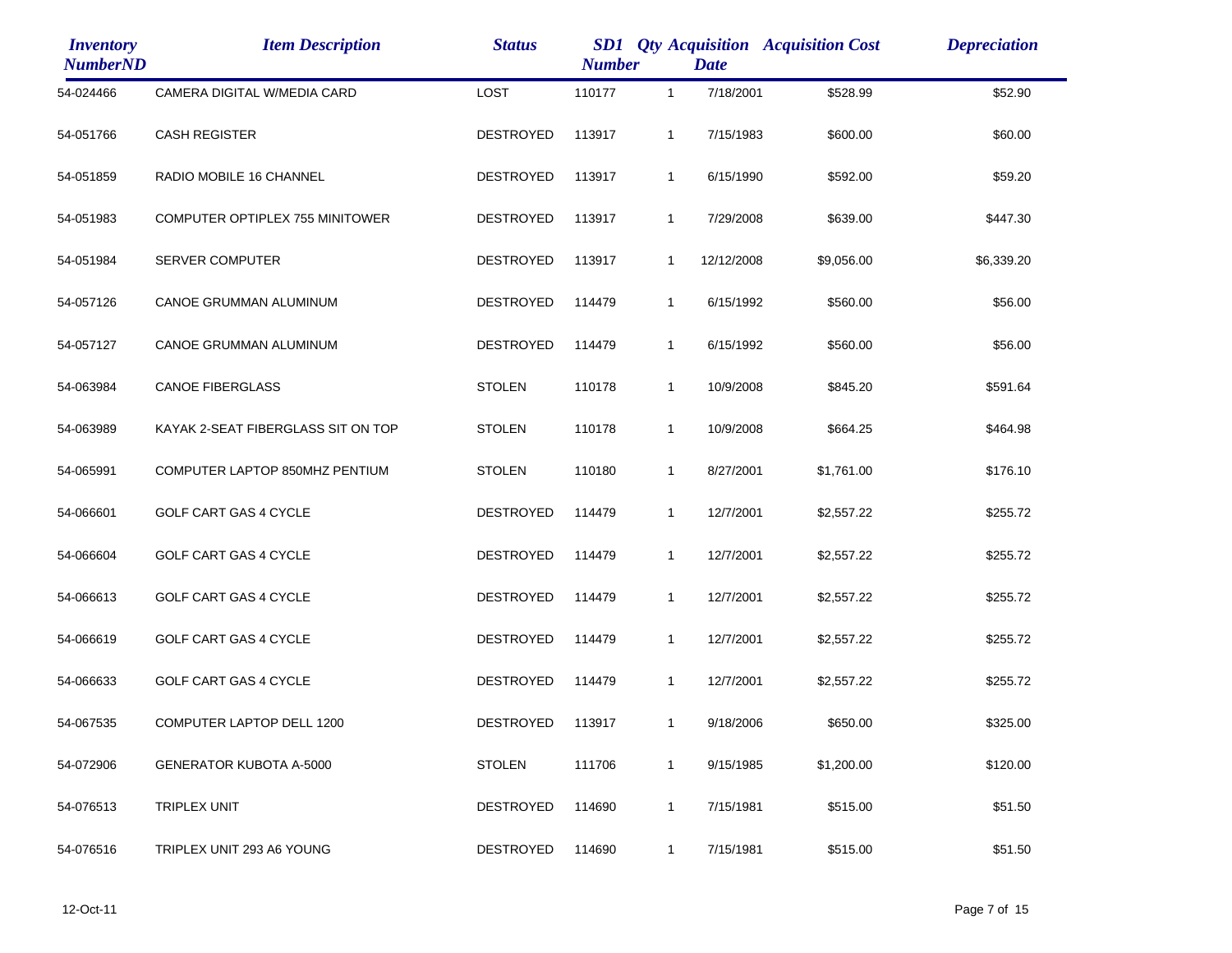| <b>Inventory</b><br><b>NumberND</b> | <b>Item Description</b>               | <b>Status</b>    | SD1<br><b>Number</b> |              | <b>Date</b> | <b>Qty Acquisition Acquisition Cost</b> | <b>Depreciation</b> |
|-------------------------------------|---------------------------------------|------------------|----------------------|--------------|-------------|-----------------------------------------|---------------------|
| 54-078064                           | NAILER COIL ROOFING AIR POWER         | <b>STOLEN</b>    | 110333               | $\mathbf{1}$ | 3/15/1992   | \$527.00                                | \$52.70             |
| 54-078110                           | DRILL ELECTRIC PORTABLE               | <b>STOLEN</b>    | 110333               | $\mathbf{1}$ | 1/20/1998   | \$625.00                                | \$62.50             |
| 54-078154                           | SAW CONCRETE CUT-OFF 14"              | <b>STOLEN</b>    | 110333               | $\mathbf{1}$ | 6/28/2004   | \$728.00                                | \$218.40            |
| 54-078774                           | RADIO W/CHARGER                       | LOST             | 113945               | $\mathbf{1}$ | 3/3/1999    | \$526.93                                | \$52.69             |
| 54-078984                           | TRACTOR DIESEL W/LOADER 30HP          | <b>STOLEN</b>    | 112246               | $\mathbf{1}$ | 3/6/2002    | \$21,292.31                             | \$2,129.23          |
| 54-078986                           | SCRAPER BLADE BOX 6' (TRACTOR)        | <b>STOLEN</b>    | 112246               | $\mathbf{1}$ | 3/25/2002   | \$588.00                                | \$58.80             |
| 54-080507                           | BUILDING UTILITY 12X20 WOOD W/        | <b>DESTROYED</b> | 114060               | $\mathbf{1}$ | 1/11/1999   | \$2,405.00                              | \$240.50            |
| 54-084422                           | <b>CAMERA VIDEO</b>                   | LOST             | 114505               | $\mathbf{1}$ | 7/31/2008   | \$705.95                                | \$494.17            |
| 54-084441                           | <b>CAMERA VIDEO</b>                   | LOST             | 113085               | $\mathbf{1}$ | 7/31/2008   | \$705.95                                | \$494.17            |
| 54-085292                           | <b>PROJECTOR</b>                      | DESTROYED        | 113951               | $\mathbf{1}$ | 3/4/2008    | \$1,358.75                              | \$951.13            |
| <b>Totals</b>                       | 32                                    |                  |                      |              |             | \$66,786.38                             | \$15,469.30         |
|                                     | <b>EMERGENCY MANAGEMENT AGENCY</b>    |                  |                      |              |             |                                         |                     |
| 57-004866                           | Computer, Dell, GX620, Optiplex       | LOST             | 114337               | $\mathbf{1}$ | 12/27/2005  | \$1,575.00                              | \$630.00            |
| 57-005779                           | SUV, Chevrolet Tahoe, 2008            | DESTROYED        | 113829               | $\mathbf{1}$ | 9/16/2010   | \$14,000.00                             | \$12,600.00         |
| <b>Totals</b>                       | $\overline{a}$                        |                  |                      |              |             | \$15,575.00                             | \$13,230.00         |
|                                     | DEPARTMENT OF INSURANCE               |                  |                      |              |             |                                         |                     |
| 58-003835                           | DELL LATITUDE E6400 NOTEBOOK COMPUTER | <b>STOLEN</b>    | 110865               | 1            | 2/24/2009   | \$1,729.00                              | \$1,383.20          |
| <b>Totals</b>                       | $\mathbf{1}$                          |                  |                      |              |             | \$1,729.00                              | \$1,383.20          |
|                                     |                                       |                  |                      |              |             |                                         |                     |

*ALABAMA BOARD OF PHARMACY*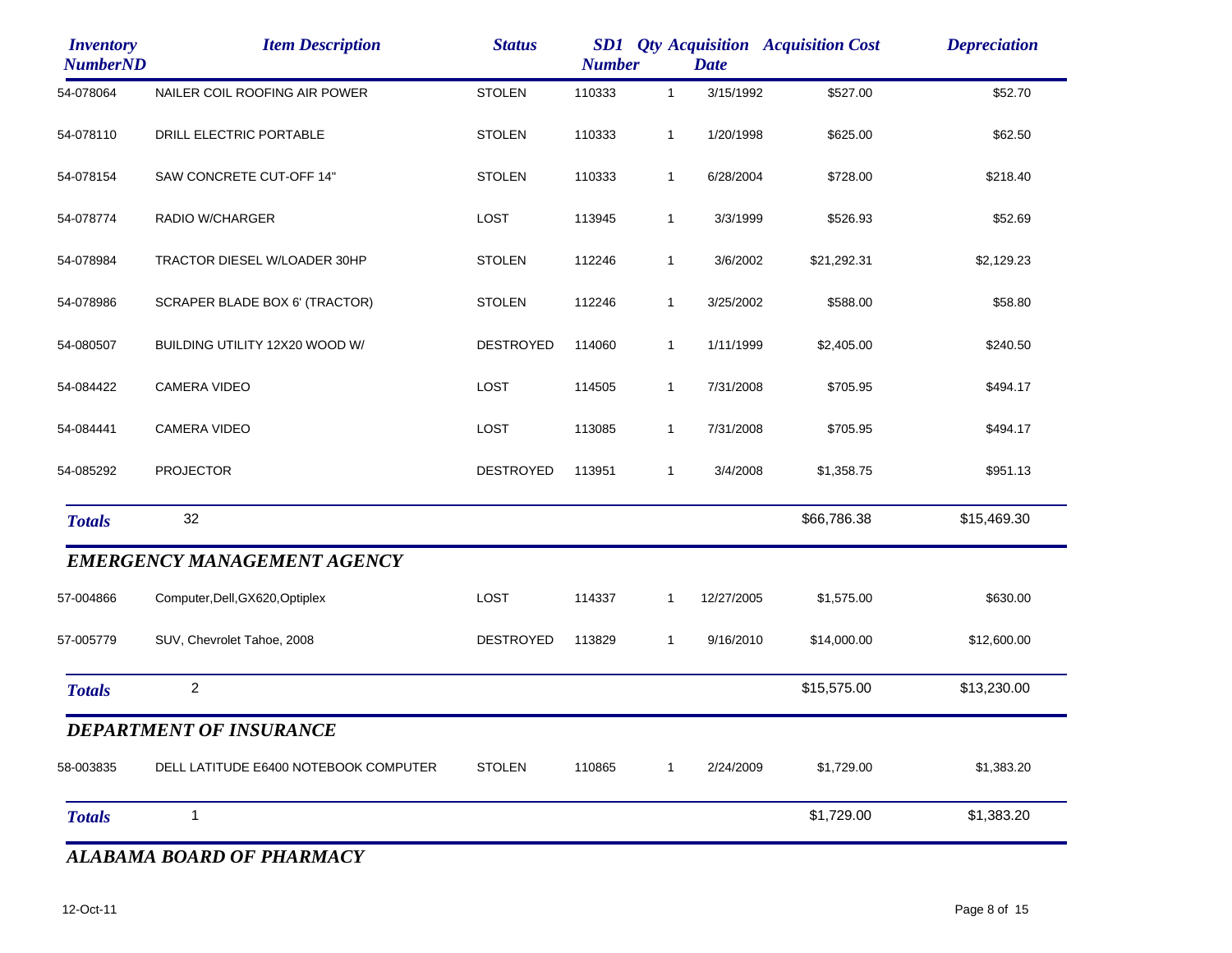| <i><b>Inventory</b></i><br><b>NumberND</b> | <b>Item Description</b>                              | <b>Status</b>    | <b>Number</b> |              | <b>Date</b> | <b>SD1</b> <i>Qty Acquisition Acquisition Cost</i> | <b>Depreciation</b> |
|--------------------------------------------|------------------------------------------------------|------------------|---------------|--------------|-------------|----------------------------------------------------|---------------------|
| 60-000234                                  | DESK-EXECUTIVE                                       | LOST             | 113335        | $\mathbf{1}$ | 3/28/2002   | \$1,445.00                                         | \$144.50            |
| <b>Totals</b>                              | 1                                                    |                  |               |              |             | \$1,445.00                                         | \$144.50            |
|                                            | <b>ALABAMA DEPARTMENT OF FORENSIC SCIENCES</b>       |                  |               |              |             |                                                    |                     |
| 61-003995                                  | COT ROLL-IN MORTUARY W/LON                           | <b>DESTROYED</b> | 114529        | 1            | 12/15/1985  | \$591.00                                           | \$59.10             |
| <b>Totals</b>                              | 1                                                    |                  |               |              |             | \$591.00                                           | \$59.10             |
|                                            | ALABAMA DEPARTMENT OF ECONOMIC AND COMMUNITY AFFAIRS |                  |               |              |             |                                                    |                     |
| 64-006120                                  | Laptop                                               | LOST             | 115019        | $\mathbf{1}$ | 10/27/2004  | \$2,371.00                                         | \$711.30            |
| 64-006321                                  | Laptop                                               | LOST             | 115020        | $\mathbf{1}$ | 4/25/2006   | \$1,551.03                                         | \$775.52            |
| 64-006809                                  | Dell E6510 Latitude Notebook Computer                | <b>STOLEN</b>    | 111736        | $\mathbf{1}$ | 8/26/2010   | \$1,353.00                                         | \$1,217.70          |
| <b>Totals</b>                              | 3                                                    |                  |               |              |             | \$5,275.03                                         | \$2,704.52          |
|                                            | <b>ALABAMA PUBLIC TELEVISION</b>                     |                  |               |              |             |                                                    |                     |
| 73-999757                                  | SCANNER-MICROTEK SCANMAKER 9800 XL                   | LOST             | 114742        | $\mathbf{1}$ | 1/14/2004   | \$1,449.95                                         | \$434.99            |
| <b>Totals</b>                              | 1                                                    |                  |               |              |             | \$1,449.95                                         | \$434.99            |
|                                            | ALABAMA DEPT. OF ENVIRONMENTAL MANAGEMENT            |                  |               |              |             |                                                    |                     |
| 74-015486                                  | P C LAPTOP                                           | <b>STOLEN</b>    | 110701        | 1            | 11/29/2006  | \$2,591.75                                         | \$1,295.88          |
| <b>Totals</b>                              |                                                      |                  |               |              |             | \$2,591.75                                         | \$1,295.88          |
|                                            | <b>ALABAMA ETHICS COMMISSION</b>                     |                  |               |              |             |                                                    |                     |
| 82-000741                                  | 2007 DODGE CHARGER                                   | <b>DESTROYED</b> | 114036        | $\mathbf{1}$ | 4/12/2007   | \$19,235.00                                        | \$11,541.00         |
| <b>Totals</b>                              | 1                                                    |                  |               |              |             | \$19,235.00                                        | \$11,541.00         |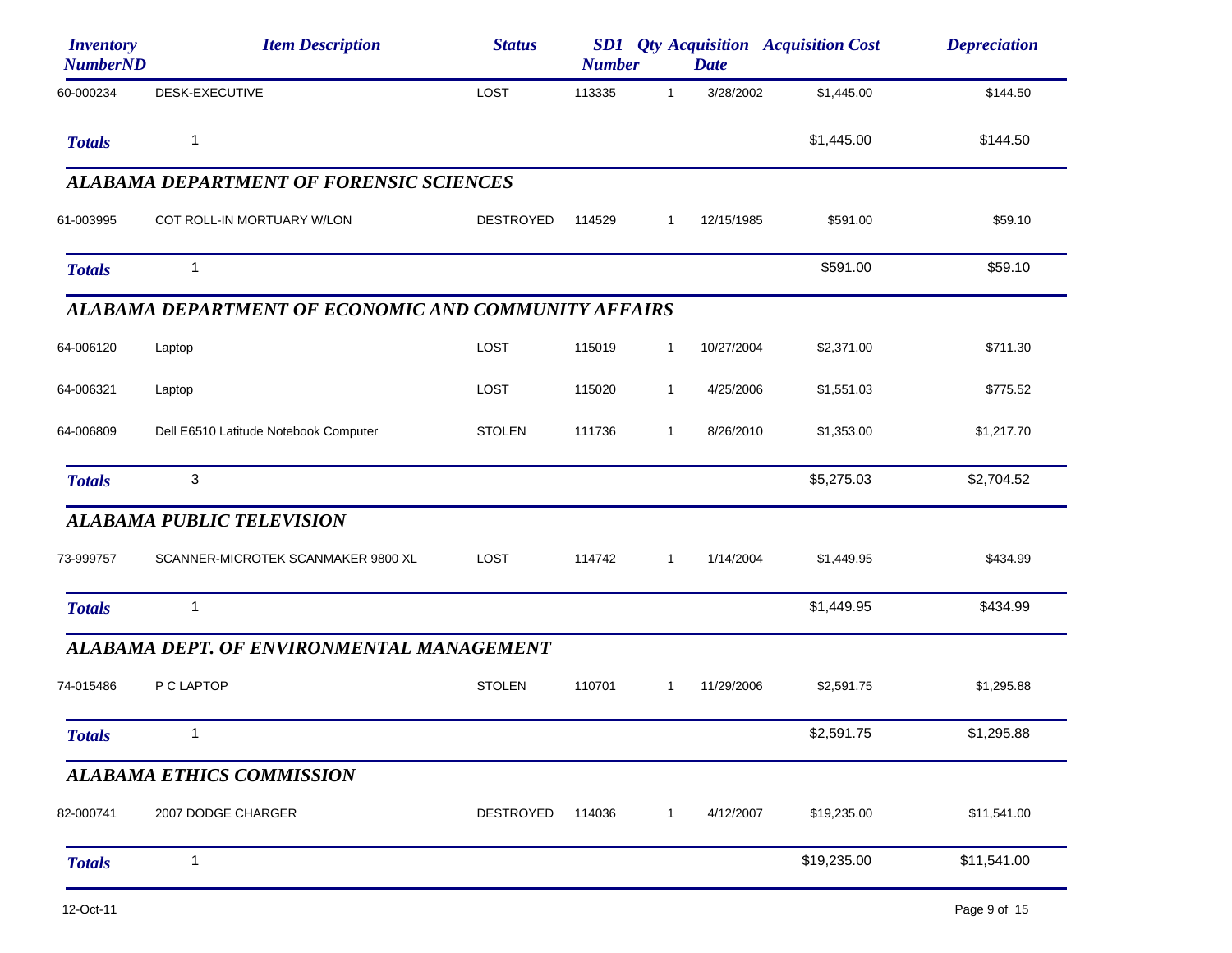| <b>Inventory</b><br><b>NumberND</b> | <b>Item Description</b>                             | <b>Status</b>    | <b>Number</b> |              | <b>Date</b> | <b>SD1</b> <i>Qty Acquisition Acquisition Cost</i> | <b>Depreciation</b> |
|-------------------------------------|-----------------------------------------------------|------------------|---------------|--------------|-------------|----------------------------------------------------|---------------------|
| <b>YOUTH SERVICES</b>               |                                                     |                  |               |              |             |                                                    |                     |
| 83-010631                           | CPU,COMPAQ,DESK PRO                                 | LOST             | 113311        | $\mathbf{1}$ | 9/21/1999   | \$1,493.00                                         | \$149.30            |
| 83-011762                           | MONITOR, COLOR, COMPAQ                              | LOST             | 112475        | $\mathbf{1}$ | 2/6/1998    | \$677.00                                           | \$67.70             |
| 83-013797                           | <b>GATEWAY LAPTOP COMPUTER</b>                      | LOST             | 113311        | $\mathbf{1}$ | 9/8/2005    | \$1,361.00                                         | \$544.40            |
| 83-055140                           | CPU, PERS COMPUTER, DELL                            | LOST             | 113311        | $\mathbf{1}$ | 7/11/2002   | \$1,110.00                                         | \$111.00            |
| 83-055546                           | HP LAPTOP COMPUTER 6730s                            | <b>DESTROYED</b> | 114014        | $\mathbf{1}$ | 6/16/2009   | \$967.00                                           | \$773.60            |
| 83-057796                           | LAPTOP GATEWAY MPC 295 C                            | LOST             | 113311        | $\mathbf{1}$ | 5/13/2009   | \$1,465.00                                         | \$1,172.00          |
| 83-059964                           | <b>COMPUTER THIN CLIENT</b>                         | LOST             | 113311        | $\mathbf{1}$ | 9/14/2004   | \$675.78                                           | \$202.73            |
| <b>Totals</b>                       | 7                                                   |                  |               |              |             | \$7,748.78                                         | \$3,020.73          |
|                                     | <b>ALABAMA HISTORICAL COMMISSION</b>                |                  |               |              |             |                                                    |                     |
| 88-008824                           | UTILITY TRAILER MILITARY                            | <b>STOLEN</b>    | 112644        | $\mathbf{1}$ | 2/15/1991   | \$2,642.00                                         | \$264.20            |
| 88-D00079                           | 3-PCE WROUGHT IRON BLK LAWN FURNITURE               | <b>STOLEN</b>    | 112751        | $\mathbf{1}$ | 9/1/2009    | \$525.00                                           | \$420.00            |
| <b>Totals</b>                       | 2                                                   |                  |               |              |             | \$3,167.00                                         | \$684.20            |
|                                     | <b>ALABAMA MEDICAID AGENCY</b>                      |                  |               |              |             |                                                    |                     |
| 89-016305                           | CPU, TABLET, FUJITSU LIFEBOOK T5010                 | <b>STOLEN</b>    | 111885        | 1            | 4/14/2009   | \$1,743.50                                         | \$1,394.80          |
| <b>Totals</b>                       | $\mathbf{1}$                                        |                  |               |              |             | \$1,743.50                                         | \$1,394.80          |
|                                     | FINANCE CENTRAL ACCOUNTING OFFICE OF FLEET MGT. DIV |                  |               |              |             |                                                    |                     |
| 99-002304                           | 2006 FORD TAURUS, FLEX FUEL                         | <b>DESTROYED</b> | 111530        | $\mathbf{1}$ | 3/31/2006   | \$12,148.00                                        | \$6,074.00          |
| 99-002308                           | 2006 FORD TAURUS, FLEX FUEL                         | <b>DESTROYED</b> | 110322        | $\mathbf{1}$ | 4/3/2006    | \$12,148.00                                        | \$6,074.00          |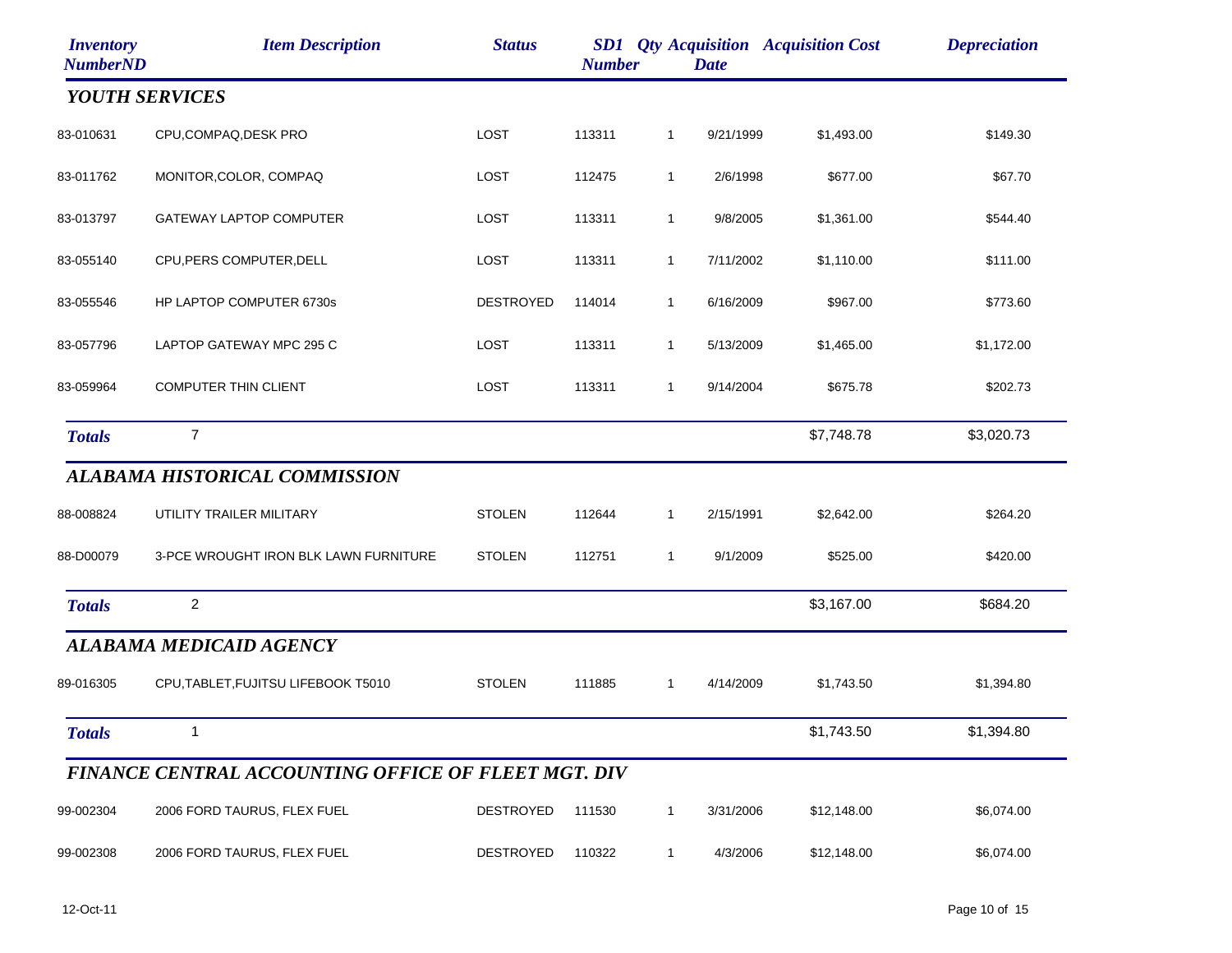| <b>Inventory</b><br><b>NumberND</b> | <b>Item Description</b>                     | <b>Status</b>    | <b>Number</b> |              | <b>Date</b> | <b>SD1</b> Qty Acquisition Acquisition Cost | <b>Depreciation</b> |
|-------------------------------------|---------------------------------------------|------------------|---------------|--------------|-------------|---------------------------------------------|---------------------|
| 99-002392                           | 2008 CHEVROLET IMPALA, FLEX FUEL            | <b>DESTROYED</b> | 112979        | $\mathbf{1}$ | 11/8/2007   | \$15,523.45                                 | \$9,314.07          |
| 99-002408                           | 2008 CHEVROLET IMPALA, FLEX FUEL            | <b>DESTROYED</b> | 111918        | $\mathbf{1}$ | 4/25/2008   | \$15,523.43                                 | \$10,866.40         |
| <b>Totals</b>                       | 4                                           |                  |               |              |             | \$55,342.88                                 | \$32,328.47         |
|                                     | ALABAMA AGRICULTRUAL MUSEUM BOARD           |                  |               |              |             |                                             |                     |
| AA-000057                           | SAW-TABLE SAW                               | <b>DESTROYED</b> | 110703        | $\mathbf{1}$ | 9/5/1997    | \$543.90                                    | \$54.39             |
| AA-000062                           | SPLITTER-WOOD SPLITTER                      | <b>DESTROYED</b> | 110703        | $\mathbf{1}$ | 10/31/1997  | \$999.00                                    | \$99.90             |
| <b>Totals</b>                       | $\overline{c}$                              |                  |               |              |             | \$1,542.90                                  | \$154.29            |
|                                     | ALABAMA CRIMINAL JUSTICE INFORMATION CENTER |                  |               |              |             |                                             |                     |
| AO-001816                           | WEAPON-SEMI-AUTO PISTOL                     | <b>STOLEN</b>    | 111111        | $\mathbf{1}$ | 7/19/2001   | \$359.00                                    | \$35.90             |
| <b>Totals</b>                       | $\mathbf{1}$                                |                  |               |              |             | \$359.00                                    | \$35.90             |
|                                     | <b>OFFICE OF PROSECUTION SERVICES</b>       |                  |               |              |             |                                             |                     |
| AP-000856                           | Desktop Computer                            | LOST             | 111277        | $\mathbf{1}$ | 9/12/2002   | \$1,362.00                                  | \$136.20            |
| AP-000919                           | <b>DESKTOP COMPUTER</b>                     | LOST             | 114284        | $\mathbf{1}$ | 9/12/2002   | \$1,362.00                                  | \$136.20            |
| AP-000919                           | Desktop Computer                            | <b>LOST</b>      | 114284        | 1            | 9/12/2002   | \$1,362.00                                  | \$136.20            |
| AP-000920                           | <b>INSPIRON 4150 LAPTOP COMPUTER</b>        | LOST             | 114284        | $\mathbf{1}$ | 9/10/2002   | \$2,011.00                                  | \$201.10            |
| AP-000920                           | Inspiron 4150 Laptop Computer               | LOST             | 114284        | $\mathbf{1}$ | 9/10/2002   | \$2,011.00                                  | \$201.10            |
| AP-000922                           | <b>Visual Presenter</b>                     | LOST             | 114284        | $\mathbf 1$  | 9/10/2002   | \$1,259.00                                  | \$125.90            |
| AP-000922                           | <b>VISUAL PRESENTER</b>                     | LOST             | 117284        | $\mathbf{1}$ | 9/10/2002   | \$1,259.00                                  | \$125.90            |
| <b>Totals</b>                       | $\overline{7}$                              |                  |               |              |             | \$10,626.00                                 | \$1,062.60          |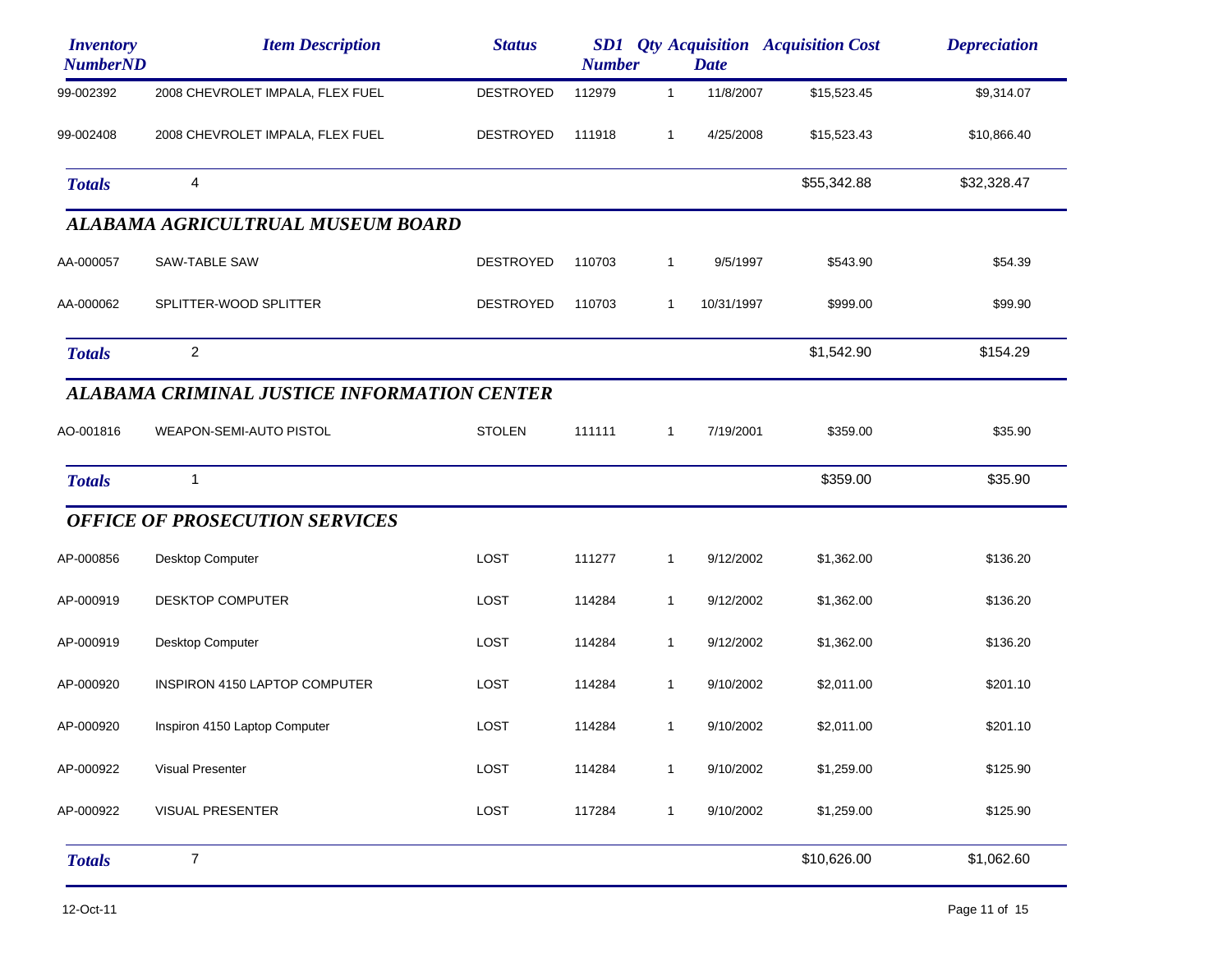| <b>Inventory</b><br><b>NumberND</b> | <b>Item Description</b>                                | <b>Status</b>    | <b>Number</b> |              | <b>Date</b> | <b>SD1</b> Qty Acquisition Acquisition Cost | <b>Depreciation</b> |
|-------------------------------------|--------------------------------------------------------|------------------|---------------|--------------|-------------|---------------------------------------------|---------------------|
|                                     | USS ALABAMA BATTLESHIP MEMORIAL PARK                   |                  |               |              |             |                                             |                     |
| BA-000600                           | CAMERAVIDEO CAMERA                                     | <b>STOLEN</b>    | 110735        | $\mathbf{1}$ | 5/5/1997    | \$766.00                                    | \$76.60             |
| BA-000716                           | COMPUTERCPU                                            | <b>DESTROYED</b> | 110888        | 1            | 2/15/2002   | \$900.00                                    | \$90.00             |
| <b>Totals</b>                       | $\overline{c}$                                         |                  |               |              |             | \$1,666.00                                  | \$166.60            |
|                                     | <b>OFFICE OF VOTER REGISTRATION</b>                    |                  |               |              |             |                                             |                     |
| BL-000246                           | IBM CPU 486                                            | LOST             | 113051        | $\mathbf{1}$ | 11/26/1996  | \$2,000.00                                  | \$200.00            |
| BL-000527                           | IBM LASER PRINTER 4019                                 | LOST             | 113051        | $\mathbf{1}$ | 6/21/1991   | \$1,000.00                                  | \$100.00            |
| BL-000592                           | IBM CPU WINDOWS 2000 WITH NT                           | LOST             | 113051        | 1            | 4/27/2001   | \$994.39                                    | \$99.44             |
| BL-000622                           | <b>IBM CPU</b>                                         | LOST             | 113051        | $\mathbf{1}$ | 6/21/1994   | \$1,721.00                                  | \$172.10            |
| <b>Totals</b>                       | 4                                                      |                  |               |              |             | \$5,715.39                                  | \$571.54            |
|                                     | <b>GOV'S OFF. ON NATIONAL &amp; COMMUNITY SERVICES</b> |                  |               |              |             |                                             |                     |
| BN-000061                           | CPU--Marguerite Long                                   | LOST             | 113823        | $\mathbf{1}$ | 12/1/2005   | \$968.00                                    | \$387.20            |
| <b>Totals</b>                       | 1                                                      |                  |               |              |             | \$968.00                                    | \$387.20            |
|                                     | <b>DEPARTMENT OF TRANSPORTATION</b>                    |                  |               |              |             |                                             |                     |
| HD-067614                           | COMPUTER, LAPTOP                                       | LOST             | AM11102       | $\mathbf{1}$ | 6/30/2000   | \$3,722.95                                  | \$372.30            |
| HD-070224                           | CONTROL SERVICE UNIT (CSU)                             | LOST             | AM11100       | $\mathbf{1}$ | 2/20/2002   | \$9,908.46                                  | \$990.85            |
| HD-071475                           | COMPUTER, LAPTOP                                       | LOST             | AM11102       | $\mathbf{1}$ | 1/22/2003   | \$2,237.01                                  | \$447.40            |
| HD-071798                           | CAMERA, DIGITAL                                        | LOST             | AM11100       | $\mathbf{1}$ | 10/1/2002   | \$656.37                                    | \$65.64             |
| HD-073485                           | COMPUTER, LAPTOP                                       | LOST             | AM11101       | $\mathbf{1}$ | 10/31/2003  | \$2,318.00                                  | \$463.60            |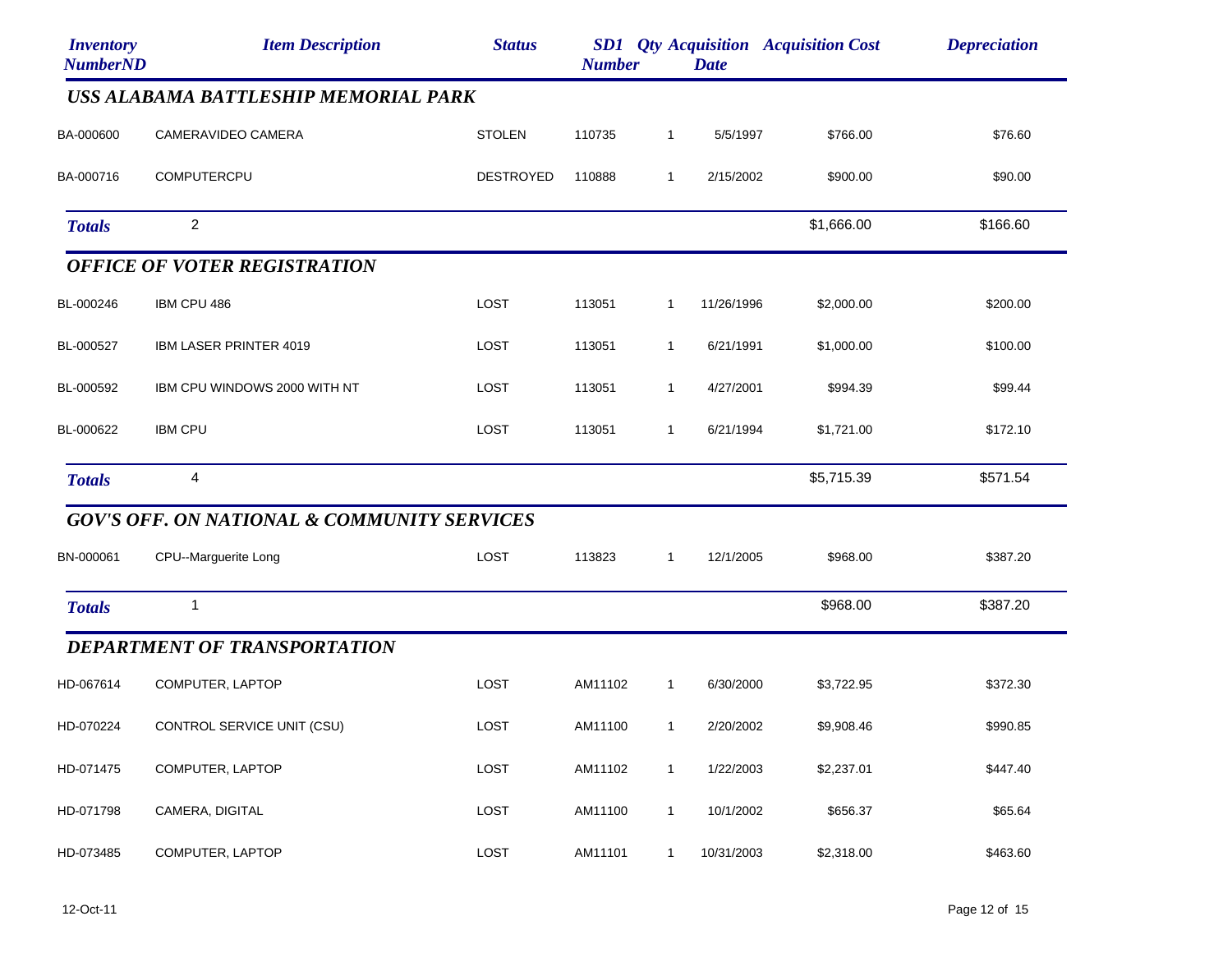| <i><b>Inventory</b></i><br><b>NumberND</b> | <b>Item Description</b>                              | <b>Status</b>    | <b>SD1</b> Qty Acquisition Acquisition Cost<br><b>Number</b><br><b>Date</b> |              |            |             | <b>Depreciation</b> |
|--------------------------------------------|------------------------------------------------------|------------------|-----------------------------------------------------------------------------|--------------|------------|-------------|---------------------|
| HD-075393                                  | COMPUTER, LAPTOP                                     | LOST             | AM11101                                                                     | $\mathbf{1}$ | 9/30/2004  | \$1,926.58  | \$577.97            |
| HD-076509                                  | COMPUTER, LAPTOP                                     | LOST             | AM11101                                                                     | $\mathbf{1}$ | 9/29/2004  | \$2,048.39  | \$614.52            |
| HD-080188                                  | COMPUTER, LAPTOP                                     | LOST             | AM11100                                                                     | $\mathbf{1}$ | 2/21/2006  | \$1,834.04  | \$917.02            |
| HD-082116                                  | COMPUTER, LAPTOP                                     | LOST             | AM11102                                                                     | $\mathbf{1}$ | 6/12/2007  | \$1,551.03  | \$930.62            |
| <b>Totals</b>                              | 9                                                    |                  |                                                                             |              |            | \$26,202.83 | \$5,379.91          |
|                                            | <b>JUDICIAL BUILDING AUTHORITY</b>                   |                  |                                                                             |              |            |             |                     |
| JB-000995                                  | EIKI PORT. DATA/LCD W/CASE                           | LOST             | 112648                                                                      | $\mathbf{1}$ | 1/22/1996  | \$5,830.00  | \$583.00            |
| JB-001005                                  | W/TLKIE-SWV MT, TRUM SPK/M/U-CH                      | LOST             | 112648                                                                      | $\mathbf{1}$ | 4/10/1996  | \$807.12    | \$80.71             |
| JB-001006                                  | W/TLKIE-SWV MT, TRUM SPK/M/U-CH                      | LOST             | 112648                                                                      | $\mathbf{1}$ | 4/10/1996  | \$807.12    | \$80.71             |
| JB-001035                                  | COMP/MONITOR Z-STAVPP75MHZ ATO                       | LOST             | 112648                                                                      | $\mathbf{1}$ | 6/9/1996   | \$1,832.00  | \$183.20            |
| <b>Totals</b>                              | 4                                                    |                  |                                                                             |              |            | \$9,276.24  | \$927.62            |
|                                            | <b>ALABAMA DEPARTMENT OF REHABILITATION SERVICES</b> |                  |                                                                             |              |            |             |                     |
| RS-104063                                  | 35" PRONE STANDER/51 LB.                             | <b>DESTROYED</b> | 114907                                                                      | $\mathbf{1}$ | 9/1/1994   | \$535.00    | \$53.50             |
| RS-104461                                  | <b>MICROWAVE</b>                                     | LOST             | 114910                                                                      | $\mathbf{1}$ | 11/1/1976  | \$629.00    | \$62.90             |
| RS-105184                                  | AUDITORY ASSISTANCE KIT                              | LOST             | 114921                                                                      | $\mathbf{1}$ | 9/1/1995   | \$880.00    | \$88.00             |
| RS-106979                                  | REFRIGERATOR. BEP                                    | LOST             | 114888                                                                      | $\mathbf{1}$ | 8/1/1989   | \$559.00    | \$55.90             |
| RS-108711                                  | <b>ICE MACHINE</b>                                   | LOST             | 114907                                                                      | 1            | 11/25/1996 | \$3,006.00  | \$300.60            |
| RS-111329                                  | <b>MICROWAVE</b>                                     | LOST             | 114910                                                                      | $\mathbf 1$  | 7/17/1996  | \$678.00    | \$67.80             |
| RS-112565                                  | SINK 3-COMPRTMNT W/DRAINBOARDS                       | <b>DESTROYED</b> | 112659                                                                      | $\mathbf{1}$ | 4/16/1998  | \$2,067.00  | \$206.70            |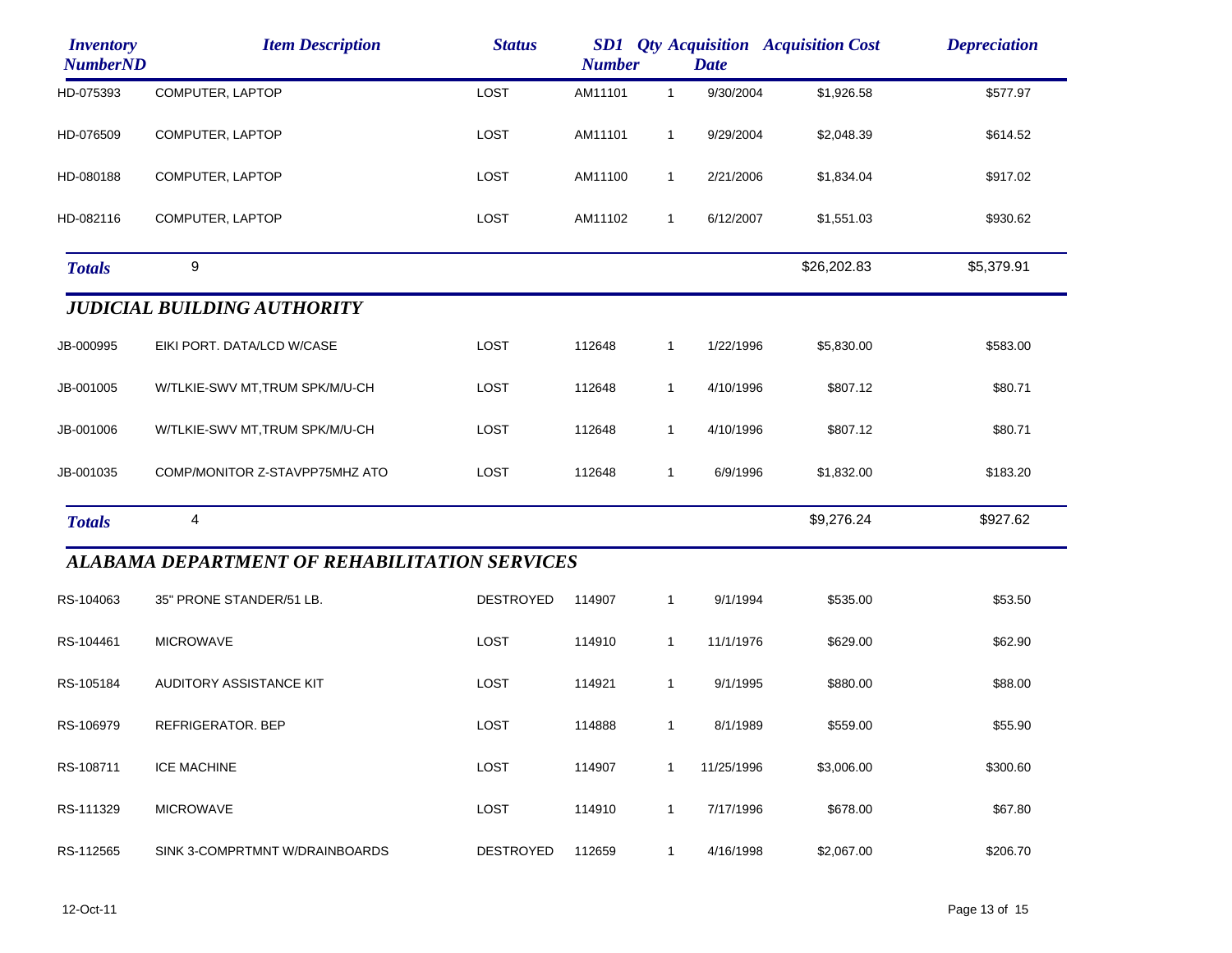| <i><b>Inventory</b></i><br><b>NumberND</b> | <b>Item Description</b>                                   | <b>Status</b>    | <b>Number</b> |              | <b>Date</b> | <b>SD1</b> Qty Acquisition Acquisition Cost | <b>Depreciation</b> |
|--------------------------------------------|-----------------------------------------------------------|------------------|---------------|--------------|-------------|---------------------------------------------|---------------------|
| RS-112696                                  | <b>MICROWAVE</b>                                          | LOST             | 114888        | $\mathbf{1}$ | 3/10/1998   | \$685.00                                    | \$68.50             |
| RS-206354                                  | <b>MICROWAVE</b>                                          | LOST             | 114908        | $\mathbf{1}$ | 2/24/2000   | \$754.00                                    | \$75.40             |
| RS-206561                                  | STAND CONDIMENT                                           | LOST             | 114888        | $\mathbf{1}$ | 4/7/2000    | \$545.00                                    | \$54.50             |
| RS-210876                                  | GRILL, BEP                                                | <b>DESTROYED</b> | 112659        | $\mathbf{1}$ | 8/1/1998    | \$1,537.00                                  | \$153.70            |
| RS-215634                                  | <b>MICROWAVE</b>                                          | LOST             | 110002        | $\mathbf{1}$ | 3/13/2002   | \$669.00                                    | \$66.90             |
| RS-215777                                  | <b>CONVECTION OVEN</b>                                    | <b>DESTROYED</b> | 114910        | $\mathbf{1}$ | 7/15/2002   | \$845.00                                    | \$84.50             |
| RS-216787                                  | <b>MICROWAVE</b>                                          | LOST             | 110002        | $\mathbf{1}$ | 8/12/2004   | \$659.00                                    | \$197.70            |
| RS-216942                                  | <b>MICROWAVE</b>                                          | LOST             | 110002        | $\mathbf{1}$ | 1/20/2005   | \$659.00                                    | \$263.60            |
| RS-217697                                  | <b>CCTV</b>                                               | LOST             | 110332        | $\mathbf{1}$ | 8/18/2006   | \$2,110.00                                  | \$1,055.00          |
| RS-217783                                  | CCTV                                                      | LOST             | 114907        | $\mathbf{1}$ | 8/30/2006   | \$2,425.00                                  | \$1,212.50          |
| RS-218179                                  | Vending Machine Drink                                     | LOST             | 114888        | $\mathbf{1}$ | 3/5/2008    | \$2,594.00                                  | \$1,815.80          |
| RS-218758                                  | SNACK AND COLD DRINK VENDING MACHINE                      | DESTROYED        | 110622        | $\mathbf{1}$ | 7/29/2009   | \$4,385.00                                  | \$3,508.00          |
| RS-300038                                  | LAPTOP                                                    | <b>STOLEN</b>    | 114814        | $\mathbf{1}$ | 3/29/2006   | \$1,551.03                                  | \$775.52            |
| RS-300153                                  | <b>NOTEBOOK</b>                                           | <b>STOLEN</b>    | 114980        | 1            | 10/25/2006  | \$1,551.03                                  | \$775.52            |
| RS-300562                                  | LAPTOP COMPUTER                                           | <b>STOLEN</b>    | 112079        | $\mathbf{1}$ | 8/25/2008   | \$1,357.00                                  | \$949.90            |
| <b>Totals</b>                              | 22                                                        |                  |               |              |             | \$30,680.06                                 | \$11,892.43         |
|                                            | <b>FINANCE CENTRAL ACCOUNTING TELECOMMUNICATIONS DIV.</b> |                  |               |              |             |                                             |                     |
| TE-012298                                  | BAYSTACK 350T PN AL2012E01                                | LOST             | 110638        | $\mathbf{1}$ | 8/15/1998   | \$1,746.00                                  | \$174.60            |
| TE-012694                                  | TR IDC HUB CAU STP                                        | LOST             | 110638        | $\mathbf{1}$ | 5/19/1999   | \$1,232.00                                  | \$123.20            |